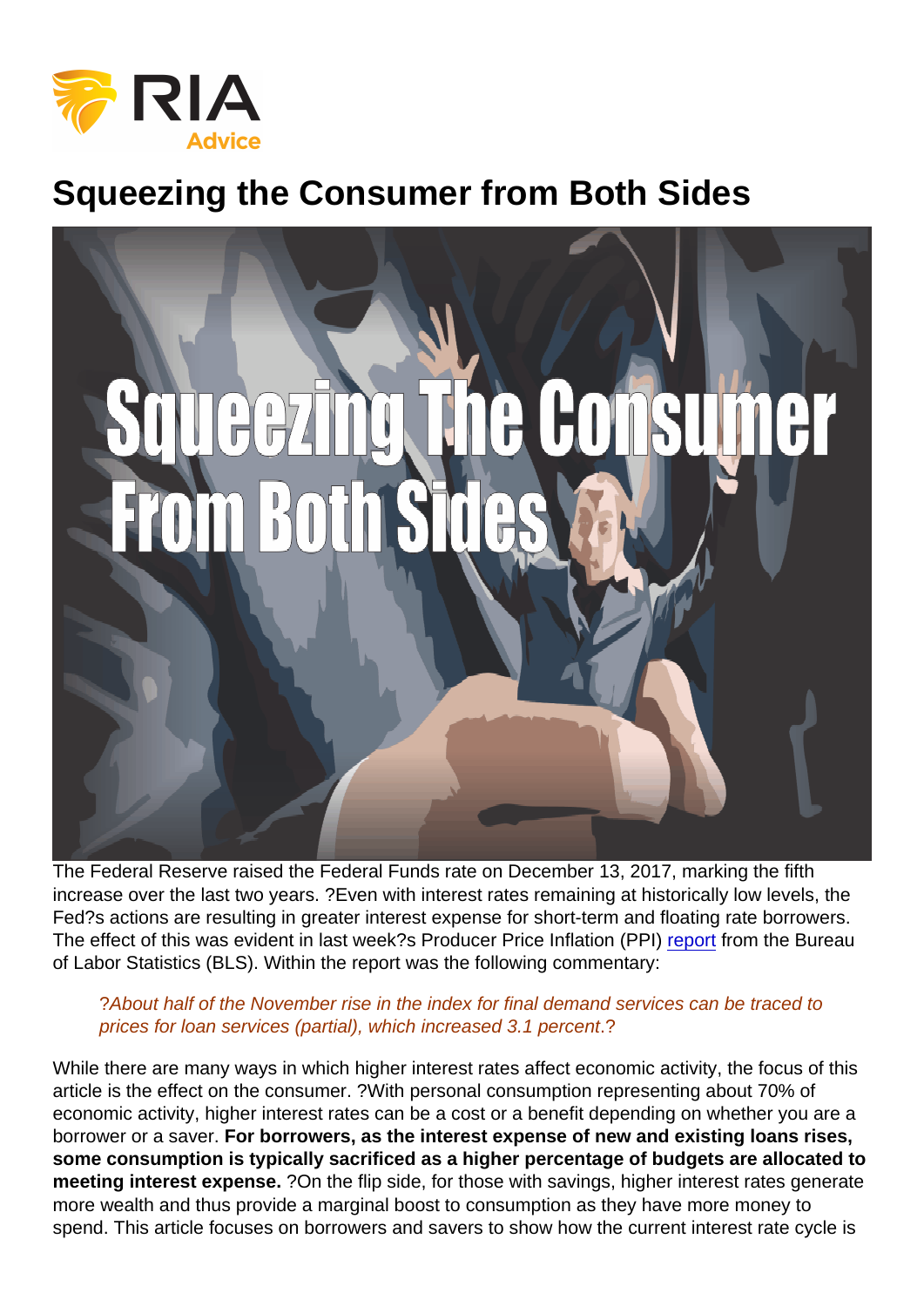squeezing consumers. Said differently, the rising cost of borrowing is dwarfing the benefit of saving.

## Borrowers

As mentioned but worth repeating, personal consumption accounts for the bulk of economic activity. To gauge how higher interest rates might affect individuals? spending, we classify personal debt into the following five categories: mortgages, home equity lines, auto loans, student loans and credit card debt. The following table shows the amount of debt outstanding in each category and estimates the percentage of each loan type that has fixed interest rates and floating interest rates.

Distinguishing between fixed and floating interest rates is important, as borrowers using fixed-rate loans are largely unaffected by higher interest rates. Accordingly, we focus this analysis on floating rate debt as those borrowers and consumers will see immediate increases in their interest expenses every time the Fed raises rates. Based on the table, approximately \$2.8 trillion of consumer loans outstanding are floating rate. We calculate that every 25 basis point (0.25%) interest rate hike by the Fed will increase interest expense higher by \$7 billion annually for these consumers. ? Since December 2015, when the Fed began to hike interest rates, the Fed Funds rate and other interest rates to which consumer debt is frequently indexed are about 125 basis points higher. Thus on an annual basis, the additional cost of borrowing is approximately \$35 billion. Looking forward, if the Fed raises rates three times in 2018 as they currently forecast, the annual interest expense will increase by another \$21 billion to bring the total to \$56 billion per year. [The graph below charts Fed Funds, 3-month LIBOR, and average credit card rates to](https://realinvestmentadvice.com/wp-content/uploads/2017/12/2-borrowing-rates.png) show the nearly perfect correlation between Fed actions and short-term borrowing rates. 3-month LIBOR is the index most frequently used to determine floating rate interest rates.

Data

Courtesy: St. Louis Federal Reserve (FRED)

Savers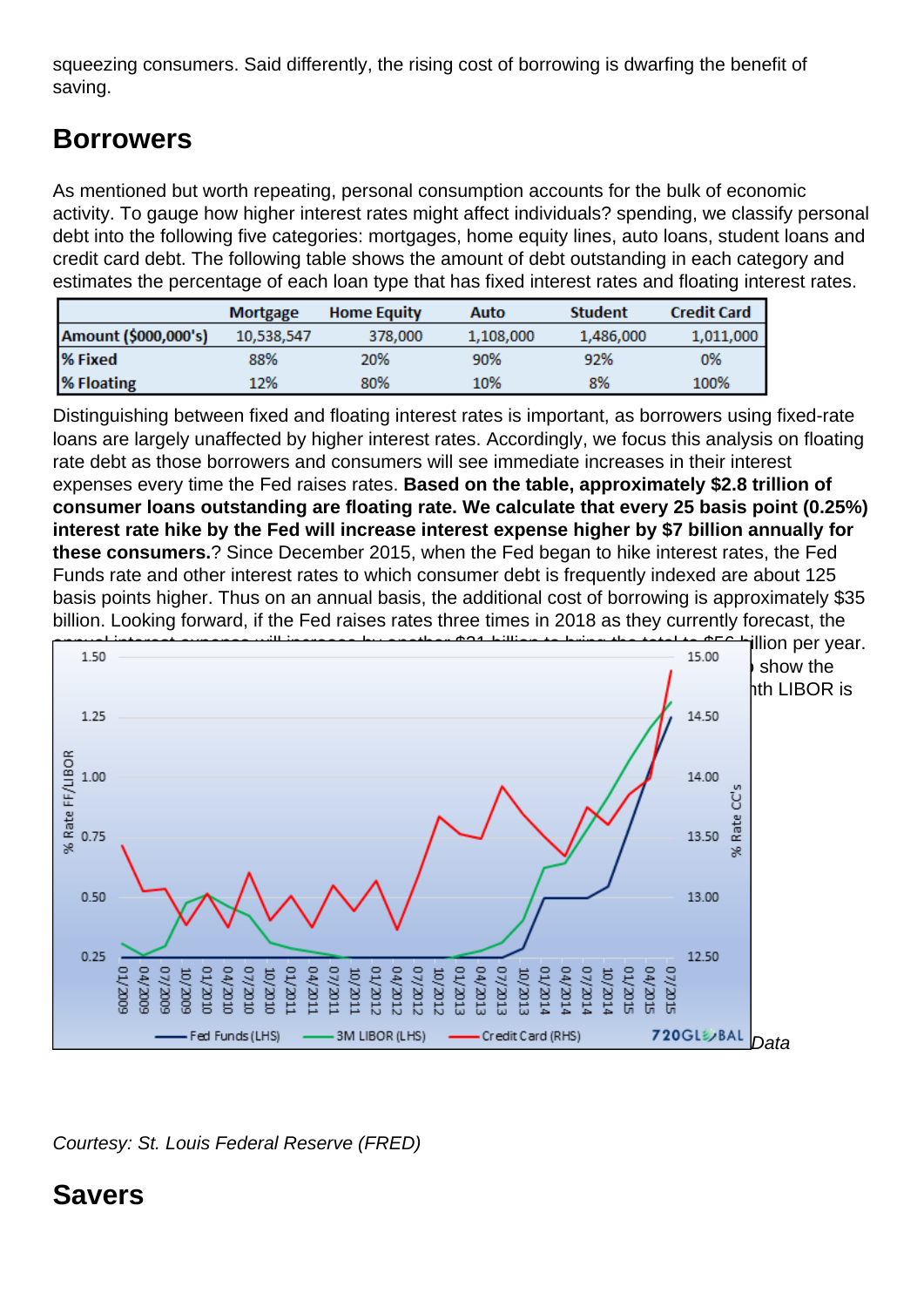To do a complete analysis of the effect of higher rates on consumption, we must look beyond the increased interest costs, as quantified above, and also consider the benefits of higher interest rates to savers. According to the Fed, personal savings equals \$471 billion. The increase in interest rates should reward savers, which will help offset the economic burden related to the increase in interest expense. Interestingly, what should happen and what has happened are two different stories. The truth of the situation is that individual savers have barely benefited from higher rates as [banks and financial intermediaries are not passing on higher rates to savers.](https://realinvestmentadvice.com/wp-content/uploads/2017/12/3-savings-rates.png) The chart below provided by WalletHub and Wolfstreet.com compares the change in the Fed funds rates and credit card interest rates to instruments of savings. Please note the table does not include the most recent increase in rates on December 13, 2017.

To confirm the data in

the chart, we searched for other sources of savings rate data. Data from the FDIC reports that bank savings rates, 3-month CD?s, money market accounts and interest checking rates have increased by 0, 3, 1, and 0 basis points respectively since the Fed began raising rates two years ago. Based on the graph and the data above, it is fair to say that borrowers have benefited by less than ten basis points (0.10%) on average despite 125 basis points (1.25%) of interest rate increases. Based on total savings of \$471 billion, we can approximate the benefit to borrowers is a mere \$600 million.

## Summary

Consumers are being squeezed. Debt linked to short-term interest rates is rising lockstep with the Federal Funds rate while savings rates remain stubbornly low. While the dollar amounts are not massive, the transmission mechanism of the Fed?s rate hikes is acting like a tightening vice that will result in less consumption and slower economic growth. One of the key takeaways from the Fed?s action during and following the financial crisis of 2008 has been a prolonged and intentional effort aimed at crushing savers. Near zero percent savings rates is part of the Fed?s strategy to incentive savers to move out of the security of cash and invest in riskier assets and/or consume. Even today, despite the rise in interest rates, banks accept the benefits of higher rates imposed on borrowers while refusing to adjust rates for savers. As one of the primary regulators of the financial system, the Fed could encourage a change in that behavior, but to date,